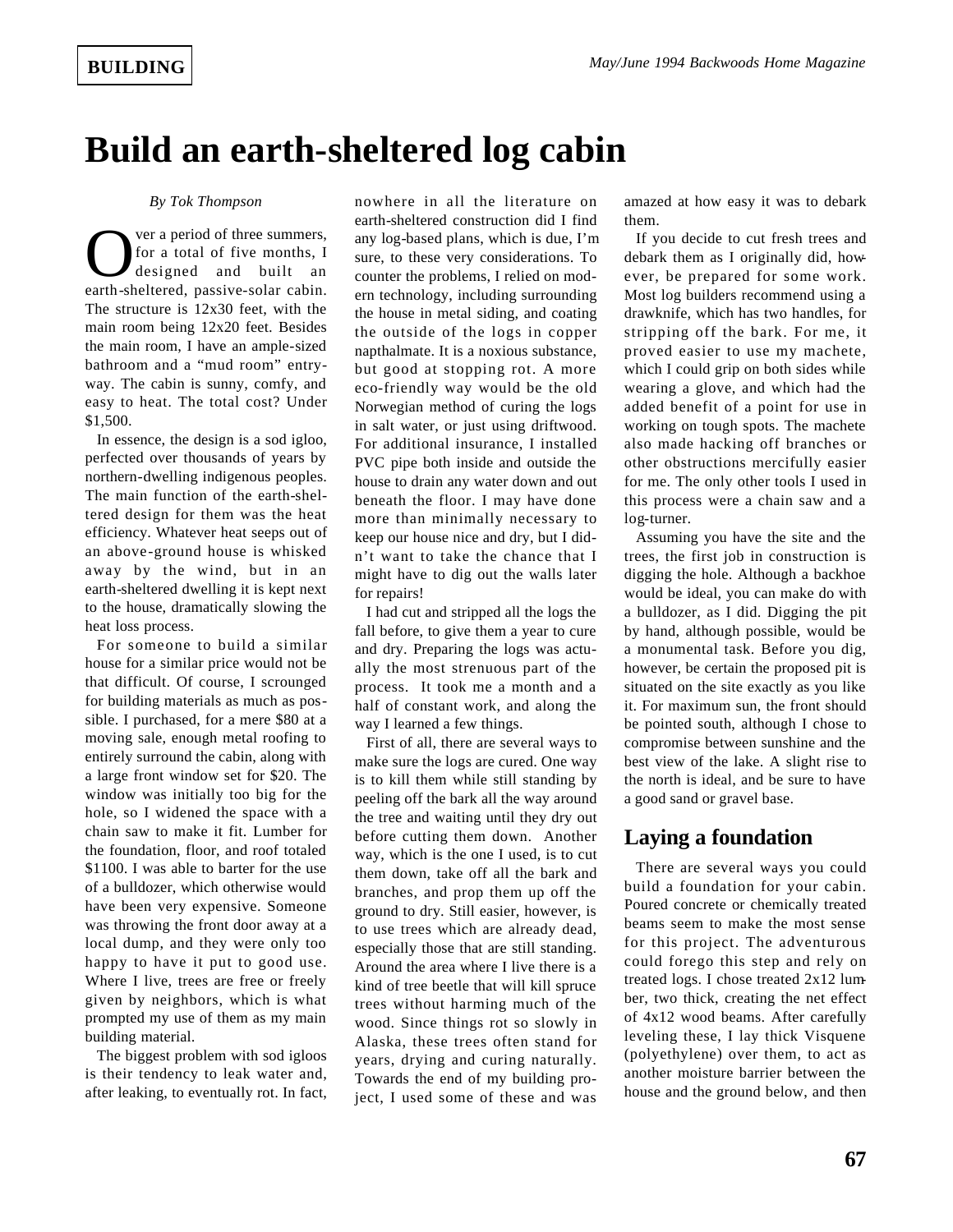built a subfloor of 2x6 lumber and CDX plywood.

I ran a 2x6 header board lengthwise along the house and nailed the 2x6 support joists into it. If I had been building the cabin any wider, 2x6 lumber would not have sufficed. As it was, I still placed several supports in the middle of the expanse. A viable alternative here would be a concrete floor, which would have the extra advantage of acting like a solar battery to trap the sun's heat during the day and radiate that heat back out at night. Personally, however, I prefer the look and feel of wood flooring.

# **Putting up log walls**

When the subfloor was done, it was time for the logs. To move them to my building site, I used the bulldozer again, first pulling them with a chain, then using the blade to push them into the pit. One of the advantages of my underground design was that I didn't have to lift any logs. Although it was occasionally awkward to position them, this step was remarkably easy for me. Before pushing a log into the pit, be sure to plan ahead how you will roll it into place! If it is balanced just right, it is truly amazing how a person can maneuver even a 2x40 foot log with one hand.

Joining the logs together is a little like playing the guitar. You can do all right without knowing much, or you can spend a lifetime devoted to your craft. While the more you know and do will always show in the results, an airtight fit is simply not as necessary with an earth-sheltered design. The gaps between the logs can be filled with concrete (mixing it with sawdust gives it better flexibility) or store-bought log chinking (though this can be a bit pricey, if economy is an issue). Since most of the outside walls are covered with metal sheeting and buried underground, small gaps do not mean there will be holes into the outside air. More care should be taken with the few logs that will not be covered and buried, but by the time you get to those you should be getting the hang of log work. I recommend laying insulation between the logs, especially if you are not doing any elaborate fitting techniques.

My fast-and-easy approach consisted of cutting slices with a chain saw where the notches were to be, and then knocking them out with a sledge. When the next log was to be fitted on top, I would position it for the least amount of gap space, and occasionally I'd use the chain saw to improve the fit by removing bumps and other obstructions. It is also important to alternate the large and small ends of the logs or you will end up with one side of a house much higher than the other.

# **Roofing the cabin**

This design includes a shed-style roof, which provides for maximum sun exposure and is, incidentally, very easy to build. To provide the slant, simply stop alternating the log ends and use the thicker ends exclusively toward the front of the cabin. The front wall thus becomes higher than the back wall. I began to build the slant about halfway up the wall although, in retrospect, I realize I could have used a bit more slope. Variations in the level at which you stop alternating will also depend, of course, on the shape of your logs. The more tapered they are, the longer you may wait to stop alternating log ends.

One of my prime motivating factors in choosing the shed roof design was the fact that winter was quickly approaching. Since this design involved lumber, it was the most expensive part of the house. There are alternative methods that would be cheaper, but they would also require much more skill than construction with lumber and plywood does. First, I placed a center beam across two walls so that it traversed the middle of the cabin and gave support to the roof. Then pairs of 2x6 boards were nailed together, much as when laying the

floor, using two-foot spacing boards along two walls, and plywood was nailed over the top of them.

I laid aluminum roofing on top of that, as well as over the portion of the log walls that would be buried. I put insulation between the 2x6s from underneath and stapled Visquene underneath that. This, combined with sod and snow on top, provides excellent insulation.

A rather large front overhang is a good idea for two reasons. It keeps moisture away from that part of the front wall that is above ground. And it also cuts out hot summer sun, when the sun angle is high, while not interfering with the low-angle winter sun. The winter after I finished the roof, Alaska had the heaviest snowfall in 50 years and many buildings in the area collapsed, but my cabin pulled through just fine and I never had to shovel the roof the entire time. After that, I felt more confident about my little igloo.

As I mentioned earlier, this roofing method was easy but a bit expensive. A cheaper alternative might be pole roofing, with the poles covered first by chicken wire and then by concrete, which could be water-sealed. I was looking at this method when the imminent snowfall forced my decision.

### **The finishing touches**

The next summer I returned from a honeymoon trip up the Alcan highway, and my bride Katie valiantly joined the project, helping me put aluminum siding along the sides of the cabin and fill in the pit with gravel. After those two jobs were done, all that was left were the little things moving in a Franklin stove, installing windows, doors, floorboards, and so on.

It's been hard work, lots of fun, and in some ways a dream come true. Future plans include a full-service bathroom with hot and cold running water and a combination solar- and